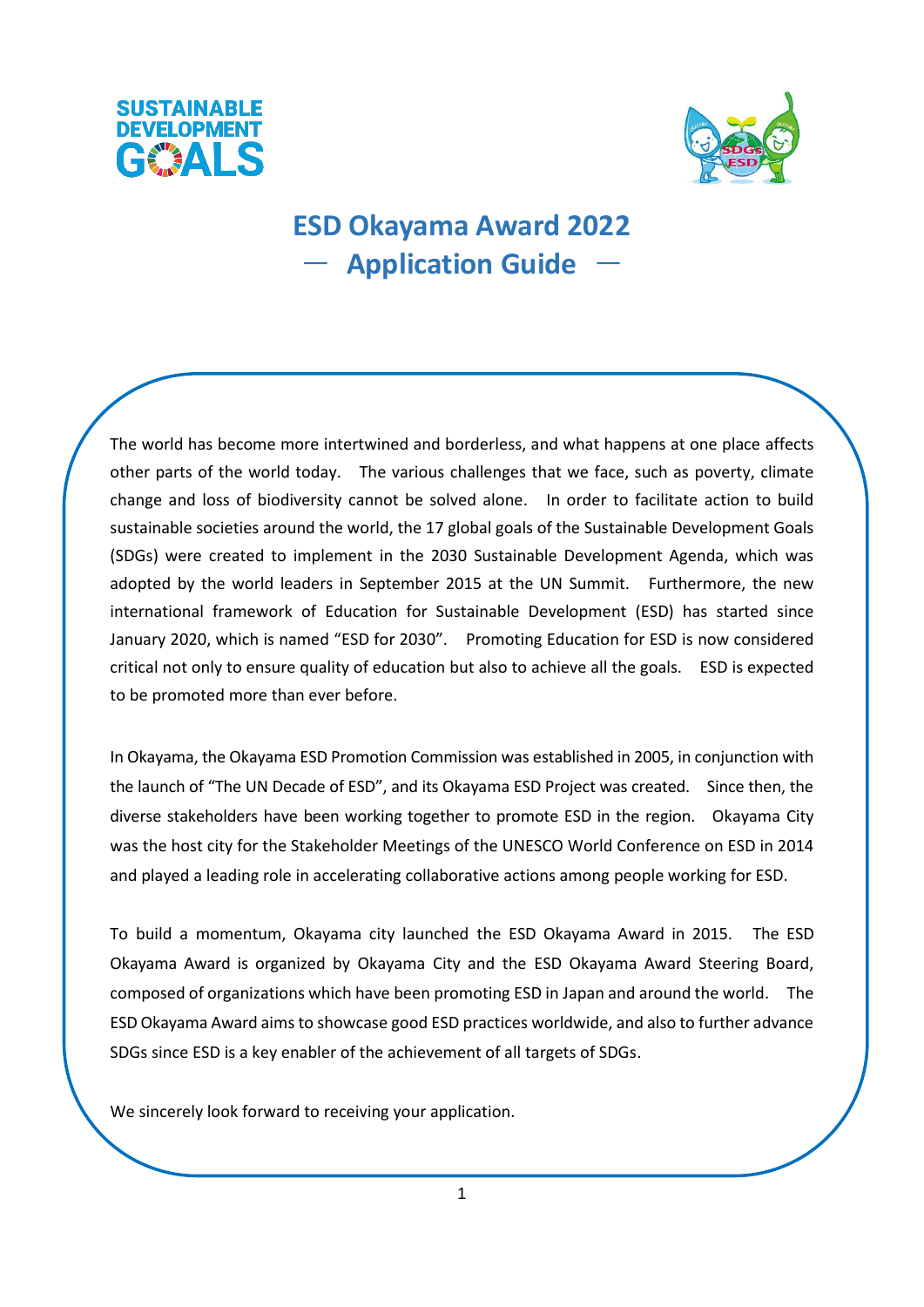# **1**. **Application**

## **(1) Deadline for application**

The Application deadline is **15 July 2022 (Friday); 17:00 (Japan Standard Time)**

#### **(2) Submission of Application**

Please send application documents by e-mail to the Secretariat.

**ESD Okayama Award Secretariat** (at SDGs & ESD Promotion Division, Okayama City)

# **E-mail**:**esdokayamaaward@city.okayama.lg.jp**

※Please write "ESD Okayama Award 2022 Application" in the subject line of your e-mail. ※Please note that the data must be less than 8MB. We cannot receive data exceeding 8MB.

#### **(3) Application form and other materials**

Please check the materials to be submitted below. ※If the required materials are not submitted, the application will not be accepted.

| <b>Check</b>      | <b>Materials to be submitted</b>                                                     |
|-------------------|--------------------------------------------------------------------------------------|
| П                 | a) ESD Okayama Award 2022 Application Form                                           |
| <b>【Required】</b> | Please complete the 'ESD Okayama Award 2022 Application Form'.                       |
|                   | X The form must be written in either English or Japanese.                            |
|                   | X The form can be downloaded from the URL below.                                     |
|                   | https://www.city.okayama.jp/kurashi/0000036349.html                                  |
| $\Box$            | b) Upload a video or slideshow of the Project                                        |
| <b>【Required】</b> | Please prepare a video or slideshow of the project and upload it on YouTube or       |
|                   | Facebook.                                                                            |
|                   | X Please note that a video or slideshow cannot be over 5 minutes.                    |
|                   | X Please upload the data on 'YouTube' or 'Facebook', and write the URL on the column |
|                   | of the Application Form. Please do <b>NOT</b> send the data by e-mail.               |
|                   | XIf you have several videos or slideshows, please select only ONE and give           |
|                   | its URL.                                                                             |
|                   | X if you have difficulty to make a video or slideshow, please send us pictures       |
|                   | by email (5 to 10 pictures).                                                         |
| П                 | c) Supporting Documents                                                              |
| <b>[Optional]</b> | You can attach relevant Supporting Documents to the Application Form.                |
|                   | *Supporting documents cannot be more than 5 pages (A4 Paper) in total.               |
|                   | X Documents exceeding 5 pages will not be accepted or considered.                    |

## **2**.**Organizers**

ESD Okayama Award Steering Board※ and Okayama City

※The ESD Okayama Award Steering Board is composed of the following organizations:

- United Nations University Institute for the Advanced Study of Sustainability (UNU-IAS)
- UNESCO Bangkok, Asia and Pacific Regional Bureau for Education
- Asia-Pacific Cultural Centre for UNESCO (ACCU)
- Japan Council on Education for Sustainable Development (ESD-J)
- The Goi Peace Foundation
- Okayama ESD Promotion Commission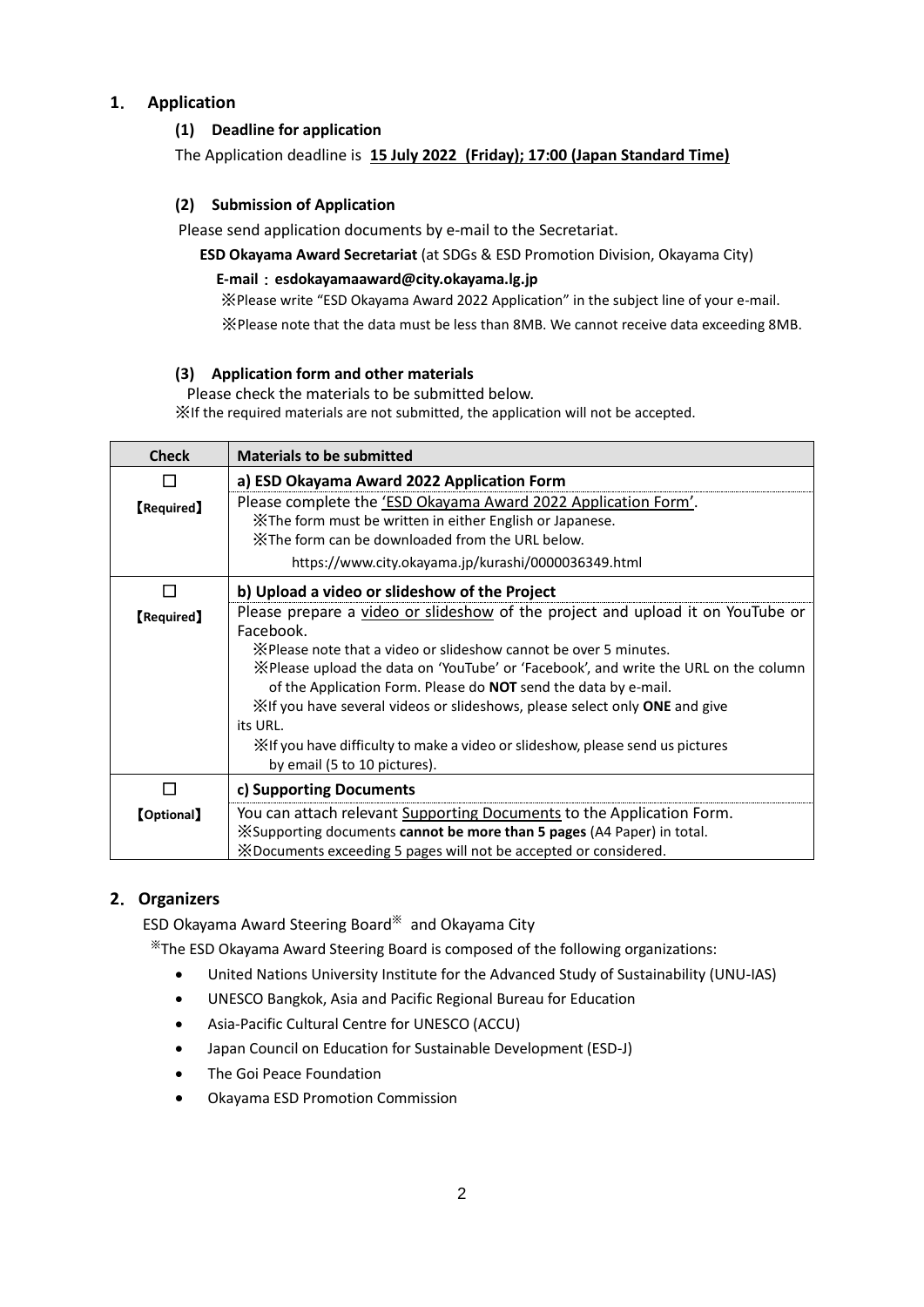## **3**.**Contact**

ESD Okayama Award Secretariat (at SDGs & ESD Promotion Division, Okayama City)

1-1-1 Daiku, Kita-ku, Okayama City, Japan 700-8544

- Tel:+81-(0)86-803-1351 Fax:+81-(0)86-803-1777 E-mail:[esdokayamaaward@city.okayama.lg.jp](mailto:esdokayamaaward@city.okayama.lg.jp)
	- Contact Person: Sachie Kumano (Ms.); Hirohisa Iwata (Mr.)

# **Eligibility**

Organizations based in any country, including Japan, implementing ESD activities in local communities are eligible to apply for the ESD Okayama Award.

※Only one application per organization can be accepted.

※Projects eligible for this award are ongoing and have been running for at least two years as of April 2022.

※Projects in the planning stages are not eligible.

※The organizations that have won the ESD Okayama Award in the past cannot apply with the awardwinning projects, but can apply with other projects.

**Prize**

US \$3,000

※The prize should be used to expand the project.

# **Number of Award Winning Projects**

The ESD Okayama Award will be given to up to two projects.

# **Selection Criteria**

The ESD Okayama Award will be given to outstanding projects that can serve as global models contributing to promotion of ESD in local communities. Submitted projects will be reviewed by ESD experts based on the following criteria:

| Vision                 | The project outlines local issues to realize a sustainable society, and objectives are clearly |
|------------------------|------------------------------------------------------------------------------------------------|
|                        | stated.                                                                                        |
| Collaboration          | The project has a clear implementation structure with various collaborating stakeholders       |
|                        | (individuals and organizations).                                                               |
| Integration            | The project integrates environmental, social, and economic dimensions.                         |
| Innovation             | The project demonstrates innovative approaches and methods to promote ESD.                     |
| Status of              | The project has a track record of activities and documentations including feedback and         |
| Implementation         | evaluation of audiences and stakeholders.                                                      |
| Empowerment            | The project takes educational approaches such as interactive methods for problem-              |
|                        | solving and promoting actions to shape a sustainable future. The project also leads to         |
|                        | behavior change of individuals, including the transformation of values, attitudes and          |
|                        | actions, and to the empowerment of local communities.                                          |
| <b>Future Strategy</b> | The project is expected to be expanded in the future and bring positive influences to          |
|                        | other communities as well.                                                                     |